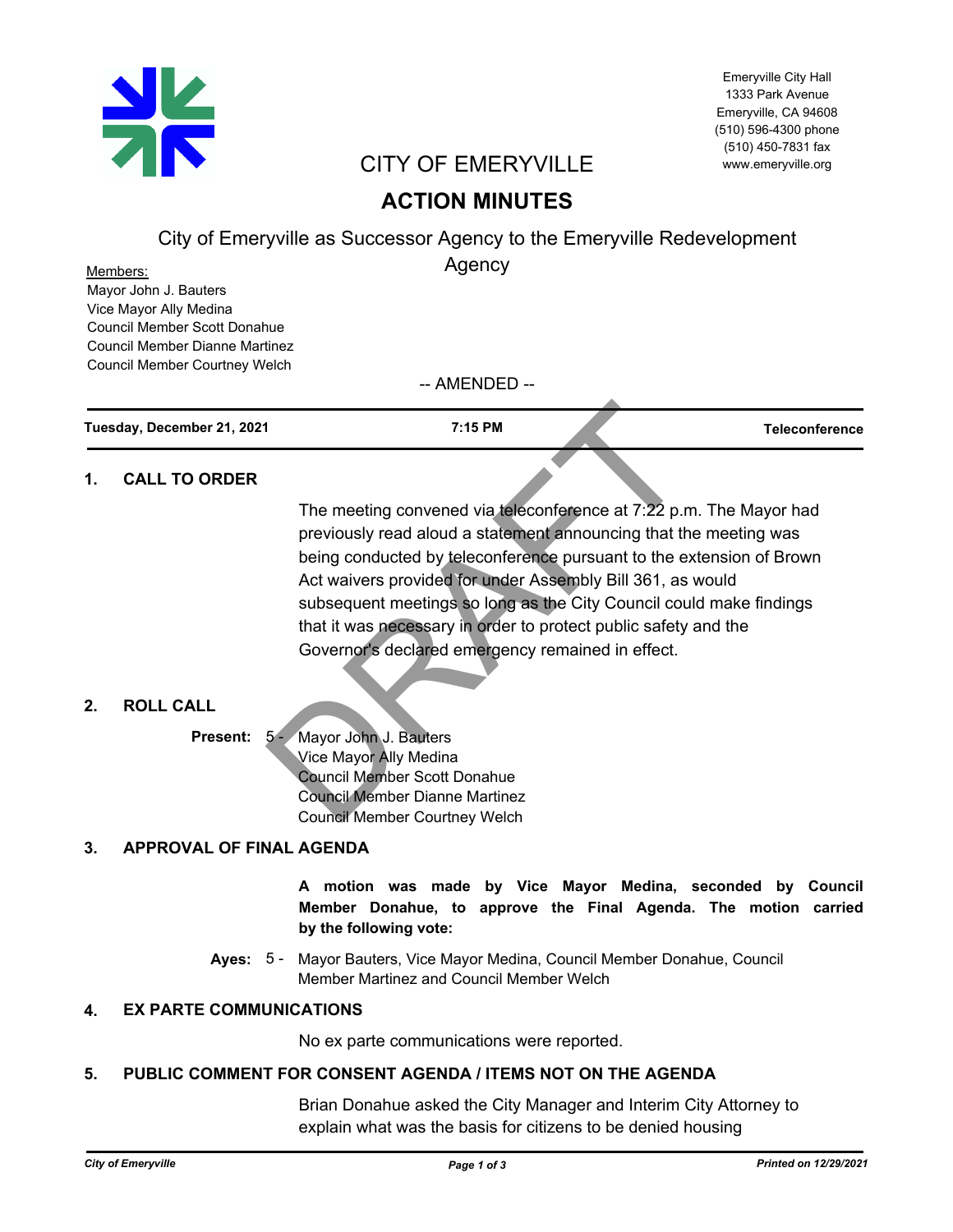### information.

#### **6. CONSENT CALENDAR**

#### *Approval of the Consent Agenda*

**A motion was made by Council Member Donahue, seconded by Council Member Martinez, to approve the Consent Agenda. The motion carried by the following vote:**

- Ayes: 5 Mayor Bauters, Vice Mayor Medina, Council Member Donahue, Council Member Martinez and Council Member Welch
- **6.1.** [ID-2021-588](http://emeryville.legistar.com/gateway.aspx?m=l&id=/matter.aspx?key=6895) Warrants. (Brad Farmer)

<u>Attachments: Staff Report Agencγ</u>

Check Register Agency

#### **A motion was made to approve this Informational Report.**

**6.2.** [ID-2021-591](http://emeryville.legistar.com/gateway.aspx?m=l&id=/matter.aspx?key=6898) Action Minutes of the December 7, 2021 City Council as Successor Agency to the Emeryville Redevelopment Agency Regular Meeting. (Sheri Hartz)

*Attachments:* Action Minutes

**A motion was made to approve the Minutes.**

**6.3.** [ID-2021-594](http://emeryville.legistar.com/gateway.aspx?m=l&id=/matter.aspx?key=6901) Resolution Of The City Council Of The City Of Emeryville As Successor Agency To The Emeryville Redevelopment Agency ("Successor Agency") Making Required Findings To Allow The Continuation Of Remotely Held Meetings Of The Successor Agency Pursuant To AB 361. (Sheri Hartz) **(In Conjunction With City Council Agenda Item 10.4 And MESA Agenda Item 6.2)** Attachments: Staff Report Agency<br>
Check Register Agency<br>
A motion was made to approve this Informational F<br>
-591<br>
Action Minutes of the December 7, 2021 City Cou<br>
Successor Agency to the Emeryville Redevelopm<br>
Regular Meet

<u>Attachments: [Staff Report](http://emeryville.legistar.com/gateway.aspx?M=F&ID=75ca859c-bf6a-4d6b-b097-5b2a4aa12e21.docx)</u>

**[Draft Resolution](http://emeryville.legistar.com/gateway.aspx?M=F&ID=2385a91f-7ca0-402d-a5e8-555d9cde19a2.pdf)** 

[APPROVED Resolution No. SA09-21](http://emeryville.legistar.com/gateway.aspx?M=F&ID=6d527e7c-1792-4e58-b529-017ef08e44fd.pdf)

#### **A motion was made to approve this Resolution.**

Enactment No: Reso No. SA09-21

## **7. ACTION ITEMS**

There were no Action Items listed.

### **8. ADJOURNMENT**

The meeting adjourned at 7:25 p.m.